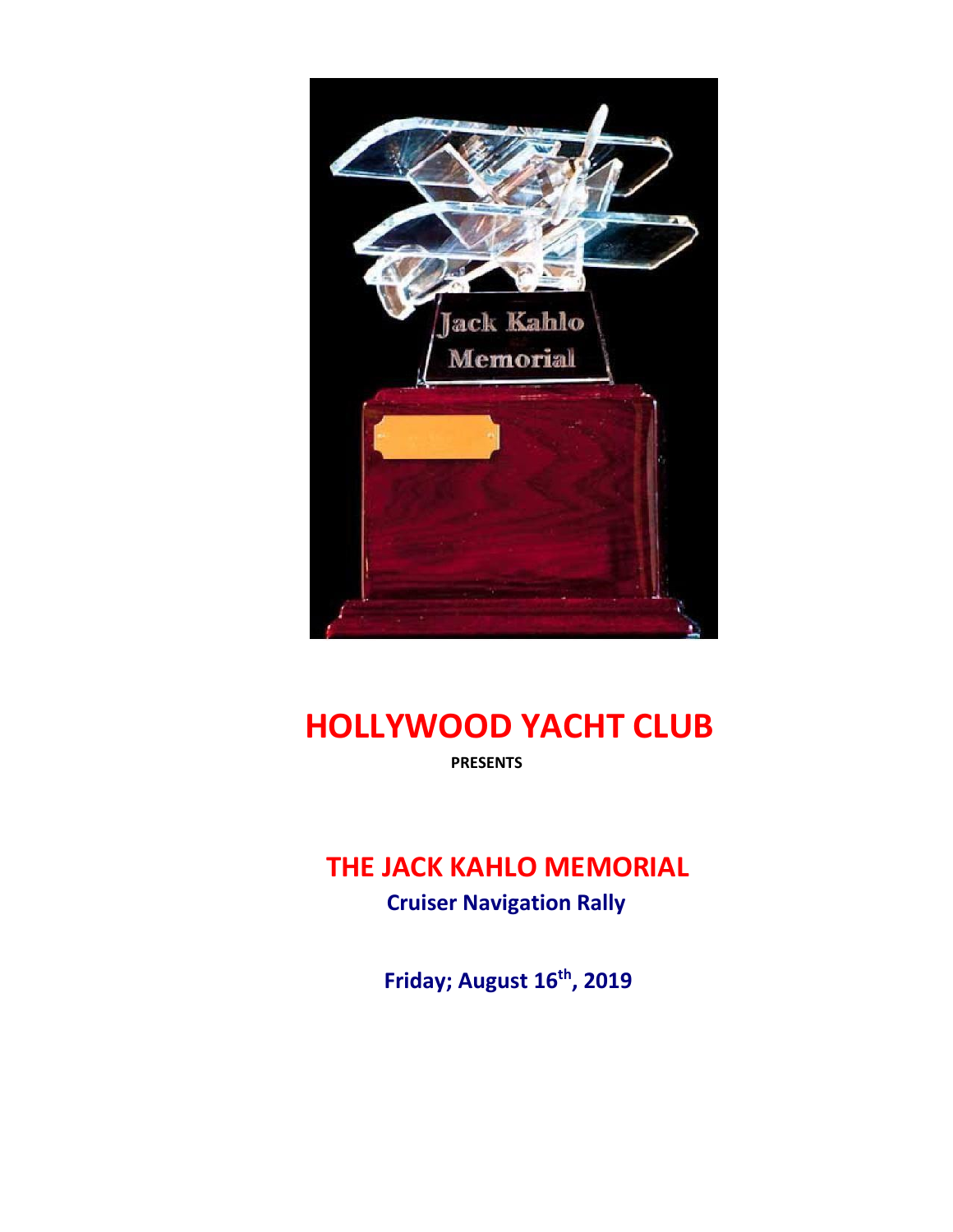## **THE JACK KAHLO MEMORIAL**

# Cruiser Navigation Rally

*(Note: This contest is the SCCA "feeder" to the start of the Del Mar Cruiser Navigation Rally.)* 

Date: ---------------------------Friday; August 16<sup>th</sup>, 2019.

Sponsored by: ------------ Hollywood Yacht Club.

- Sanctioned by: ----------- SCCA & NACA.
- Eligibility: ------------------ Members of SCCA member yacht clubs in conformity with SCCA rules.
- Trophies: ------------------- Keeper trophies in accordance with SCCA rules.
- Points: ----------------------- Fall Series, Top-Ten, Bathke, Simonson, NACA, and Lurie First-Year Racer.
- Rules: --------------------------SCCA Cruiser Navigation Contest Rules Feb. 18<sup>th</sup>, 2015, as amended.
- Observers: ------------------ Family members OK as this is the feeder to an overnight contest.
- Race committee: --------- Tom Chandler (Home: 562-862-8577 or Cell: 310-849-3664)
- Committee boat: ---------- RM II HYDE
- Skipper's meeting: ---------None
- Official scorer: --------------Tom Collins –NO HANDICAP SCORING WILL BE USED.

Predicted log: ------------- To be sealed in an envelope and given to the observer before the contest.

- Actual log: ---------------- Use SCCA log form dated 09/12/13; Turn in logs with official clock after the Del Mar contest to the scorer, Tom Collins, on the vessel Misty Sea as soon as possible after mooring but no later than 1400 hours.
- Awards:------------------------In conjunction with the Del Mar awards in Cat Harbor.

Dress: --------------------------Casual beach attire.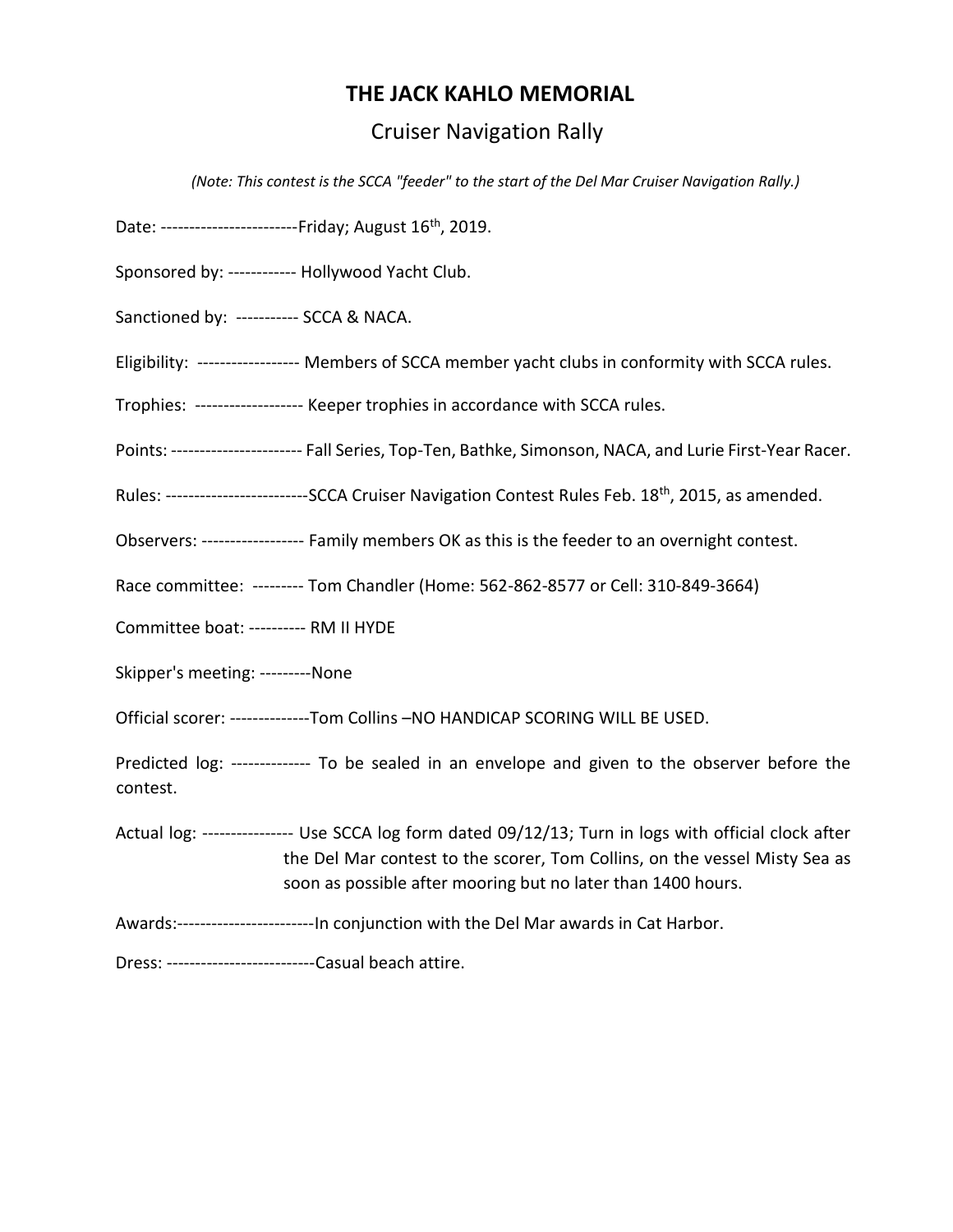# **THE COURSE**

**START:** Yellow Wave Rider Sphere 215 ("Woods Hole") 50 yards Port Y "215" Fl (5) 20s Pri. (approx. location 33˚42' N, 118˚ 12' W) **CP-1:** R "2" FI R 2.5s 50 yards Starboard **CP-2:** R "6PF" FI R 4s WHISTLE 50 yards Starboard **CP-3:** White Point **CP-3:** White Point **CP-4:** Inspiration Point **CP-4:** Inspiration Point **CP-5:** Point Vicente Lt Fl (2) 20s 185 ft **FINISH:** Lat 33˚ 46.300' N, 118˚ 26.600' W 1200 yards Starboard

Official Distance: 15 Nautical Miles

# **SPECIAL CONTEST RULES**

#### **GPS SOG (speed over ground) and speed through the water is allowed in this contest.**

- 1. Plan a start time for the Jack Kahlo Memorial contest so as to allow sufficient time to finish the Del Mar and turn in the logs with the official clock to the scorer, Tom Collins, on the vessel Misty Sea as soon as possible after mooring but no later than 1400 hours.
- 2. All equipment aboard the vessel may be used except that which is prohibited.
- 3. Use of the following data from any source is prohibited: a. Clock time or elapsed time.
- 4. The contest is an Open Log contest. During the contest the skipper may have access to all times recorded on the Actual Log.
- 5. Charts: Use charts 18746 40th Ed. corrected thru LNM 07/06/2019
- 6. Handicap WILL NOT be used in scoring.
- 7. The finish of the Kahlo will be near but not at the start point of the Del Mar.
- 8. See the Del Mar instructions for entry reservations, moorings, trophy information and dinner.